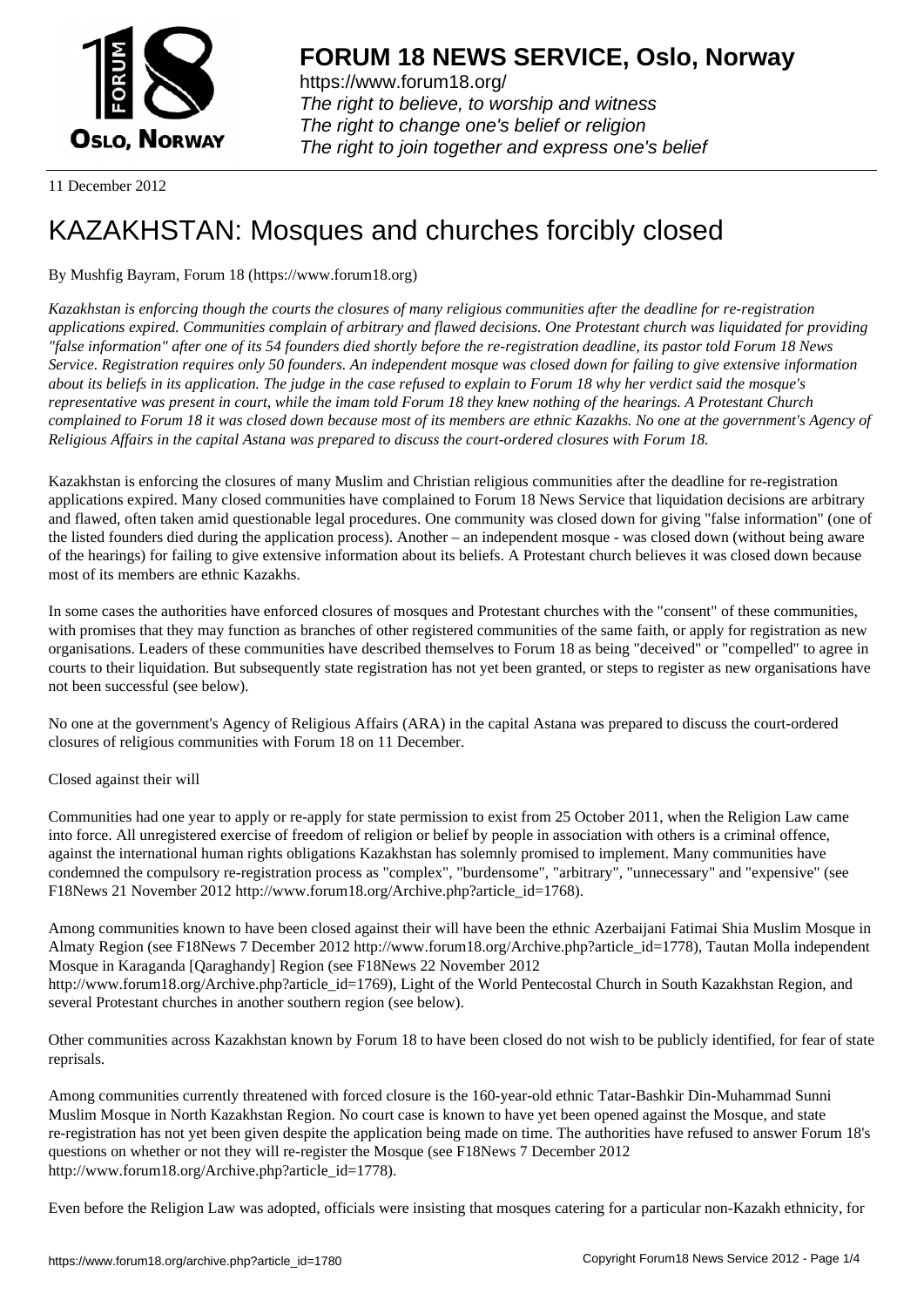if the contract article insisting before also institute the Religion Law was adopted that all the Religion Law was adopted that all the Religion Law was adopted that all the Religion Law was adopted that all the Religion mosques independent of the state-backed Muslim Board must be closed (see F18News 14 October 2010 http://www.forum18.org/Archive.php?article\_id=1498).

# Liquidated in their absence

Judge Indira Kuspayeva of Karaganda Regional Inter-District Economic Court, ordered the closure of the independent Tautan Molla Mosque on 29 November. Her decision, seen by Forum 18, was in response to the suit brought against the Community by the Regional Justice Department. She ordered to exact the state fee of 809 Tenge (30 Norwegian Kroner, 4 Euros or 5 US Dollars) from the Mosque and entrust the liquidation of the Mosque to Kazakhstan's Finance Ministry.

Judge Kuspayeva's decision claims that a representative, with a power of attorney, of Imam Kinayat Ismailov of the Tautan Molla Mosque was present at the 29 November hearing. However, the representative is not named although the names of all other parties in the hearing are given. Both the Imam and Sergali Kunekpayev, his Lawyer, denied to Forum 18 that any community representative participated in the hearing.

Imam Ismailov of the Mosque told Forum 18 on 10 December he gave a letter of attorney to Kunekpayev on 4 December to represent him in court, and that he had not participated in the hearing. The Imam said that the Court heard the case in his or his representative's absence despite the fact he had asked the Court for the hearing to be held after 29 November so that the Mosque could be represented.

Imam Ismailov lamented that the court failed to notify him about the hearing or the final verdict. He said that he heard about the final verdict from Forum 18.

Judge Kuspayeva refused to discuss any aspect of the liquidation suit. Asked by Forum 18 on 11 December why the Court made a fabricated decision saying that Imam Ismailov was represented at the final hearing when he was not, she responded: "I am not obliged to answer you over the phone - please send us your written questions."

# Only four days left to appeal?

The verdict says that the defendant has 15 days to lodge an appeal from the date of receiving the written decision. However, Imam Ismailov told Forum 18 he was "worried" since 11 days had passed since 29 November, and the Court could "falsely claim that his 'representative' received a copy" of the decision on 29 November. He said that he and Lawyer Kunekpayev planned to visit the Court to find out whether he can still lodge an appeal.

# Why was Mosque closed down?

The decision claims that Imam Ismailov's unnamed representative argued that he presented all the necessary documents to the authorities on 9 September - well before the 25 October re-registration deadline. Despite this, the decision maintains that the Justice Department's suit to liquidate the Mosque is "well-grounded". The decision claimed that the Mosque's documents presented to the authorities "fail to contain information on the attitudes of the Community to secular society, fulfilling one's constitutional rights and duties, family and health of citizen, and the Community's name is disputable since it does not reveal its real confessional identity, as well as false information was disclosed about eight of its founder-citizens."

Imam Ismailov told Forum 18 that the Justice Department had earlier alleged that eight of the founders told it that when signing for the Tautan Molla Mosque "they thought that they were signing for a new Mosque being built by the Muslim Board in their District." However, Imam Ismailov rejects this. "Those eight people knew very well that they were signing for us, and we asked the Justice Department to prove their claim."

The name of the Mosque, the Imam told Forum 18, comes from the name of a popular and respected Imam in the area from the Soviet times.

Imam Ismailov dismisses the Justice Department's claim that the Mosque failed to set out its views on various points. "All this is nonsense created by the Justice Department just to come up with some kind of argument against us," he insisted. "We cannot give the authorities in detail what our values are on each specific question, and we did not know that the authorities needed such information from us."

# Can Mosque survive?

Serik Tlekbayev, Chair of Karaganda Regional Department of the ARA, explained that the Tautan Molla mosque did not wish to become a member to the Muslim Board. "That is why they did not receive re-registration," he told Forum 18 on 5 December. He would not respond to the question why Mosques cannot be independent of the Muslim Board.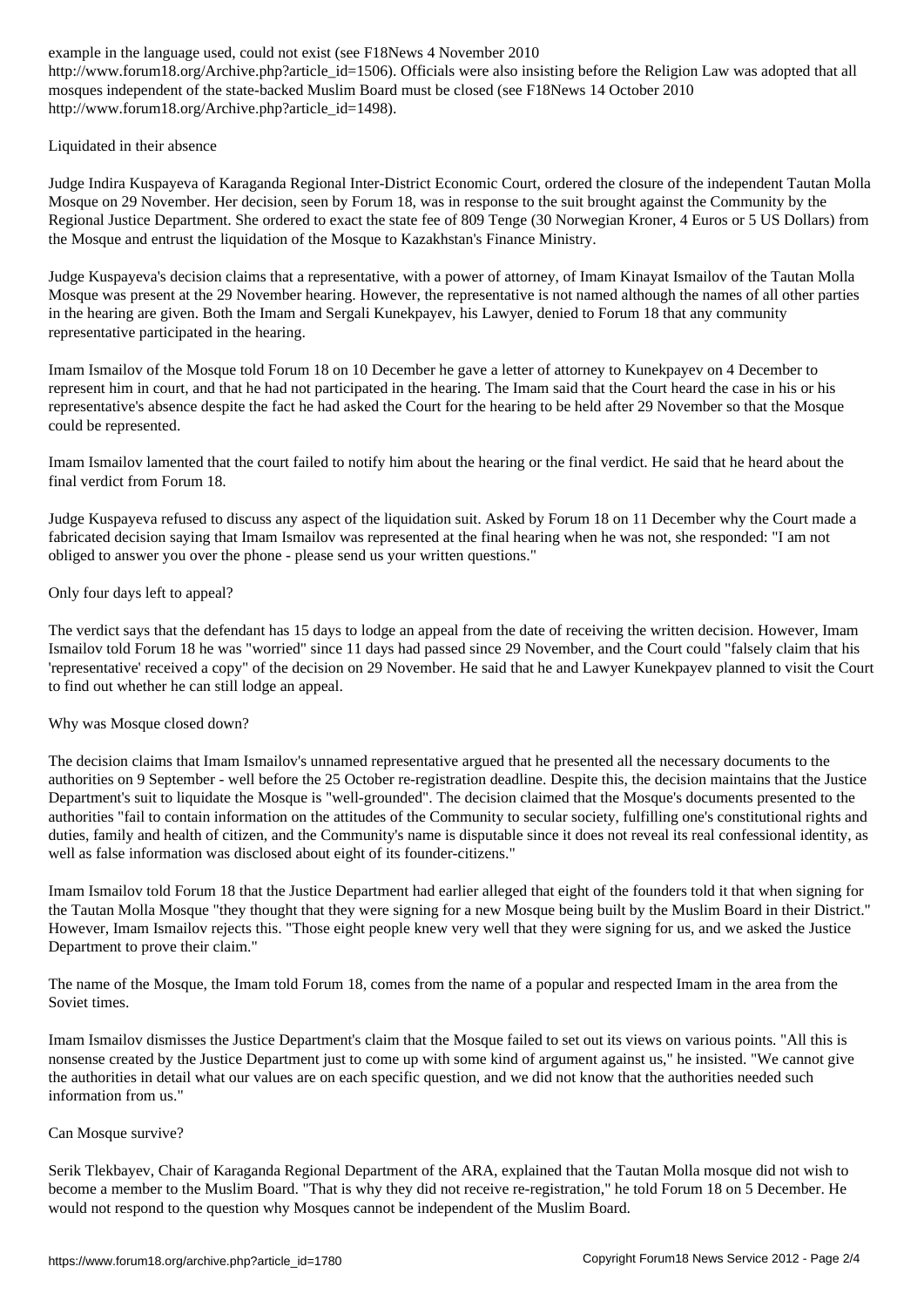Asked whether the Mosque has any chance to receive registration as a new organisation and continue as a community, Tlekbayev said: "I don't know."

Imam Ismailov told Forum 18 that his Mosque now has little choice but to try to join the Muslim Board if it wants to survive.

Muslim Board to consider Mosques "if they agree to our conditions"

Muhammadhussein Alsabekov of the Muslim Board, Deputy Chief Mufti of Kazakhstan, refused to talk to Forum 18 on 11 December. He referred all questions to Zhandulla Begzhigitov, the Board official responsible for relations with Mosques.

The Muslim Board's Council will decide in late December whether to accept the Tautan Molla Mosque – as well as another formerly independent Karaganda community, Abai mosque – into the Board, Begzhigitov told Forum 18 on 11 December. "If they agree to our conditions we may accept them," he insisted.

Church liquidated after "different excuses"

Judge Ilyas Junusov of South Kazakhstan Regional Economic Court on 28 November approved the local Justice Department suit to liquidate Light of the World Pentecostal Church, the Church's Pastor Pavel Semlyanskikh complained to Forum 18. "We have been registered here and active for the last ten years. We are a peaceful community and have not had problems."

Judge Junusov refused to comment on his decision. "We gave our decision, and if the Church is not happy it can appeal, but I will not comment," he told Forum 18 on 4 December.

Pastor Semlyanskikh pointed out that the ARA Regional Department and Justice Department refused to re-register them "under different excuses since the summer". The authorities several times "compelled us to make corrections to our Charter, list of founders and so on," which they did. Then on 24 October "just one day before expiration of the re-registration deadline", the ARA Department summoned Church leaders. "They told us that one of our founders is dead, and that we gave false information to the authorities, for which they will close us down."

Semlyanskikh explained to Forum 18 that the church member had died after the application was submitted. "However, that cannot be an excuse since we provided 54 names as founders as against the officially required 50 names." He said that the Church quickly removed the deceased person's name from the list, which it presented on the same day  $-24$  October - to the ARA Department.

Yerlan Daulbayev, Head of the Regional Justice Department, insisted to Forum 18 on 10 December that the Church did "not make corrections to its founding documents before the official deadline, and consequently did not receive re-registration."

Asked why his Department wrongly accused the Church of giving false information and why they did not take into account that more than 50 others had given their names and signatures on the list of founders, Daulbayev responded: "I cannot give such information over the phone." He further refused to talk to Forum 18.

Phones at the ARA Department went unanswered on 10 December.

#### Liquidated in their absence

Pointing out that the Regional authorities "just wanted to strip us of our registration under any excuse and as soon as possible," Pastor Semlyanskikh told Forum 18 that Judge Junusov "actually already on 26 November in our absence, liquidated us." He said that he found out about it on 26 November when he visited the ARA Department to ask about their status. "When we went to the Court the officials showed us a letter from a Muslim Mosque's leaders asking the Court to hear the liquidation suit in their absence."

Pastor Semlyanskikh said that they objected to this. They wrote to the Court asking that the case be heard in their presence, and so a new date was set for 28 November. "On that day we went to the Court, but the hearing seemed like it was set up from before," he complained to Forum 18. "The Judge would not even listen or take into account our arguments."

Judge also liquidated Muslim communities

Judge Junusov also closed down several Muslim communities on 26 November, in decisions seen by Forum 18. Surprisingly, all the decisions said that the communities agreed to the Regional Justice Department's liquidation suits, and asked to hear them in their absence.

Judge Junusov refused to say to Forum 18 why he closed so many communities in one day. Forum 18 could not reach these Muslim communities, and it is not clear whether they indeed voluntarily consented to their closure.